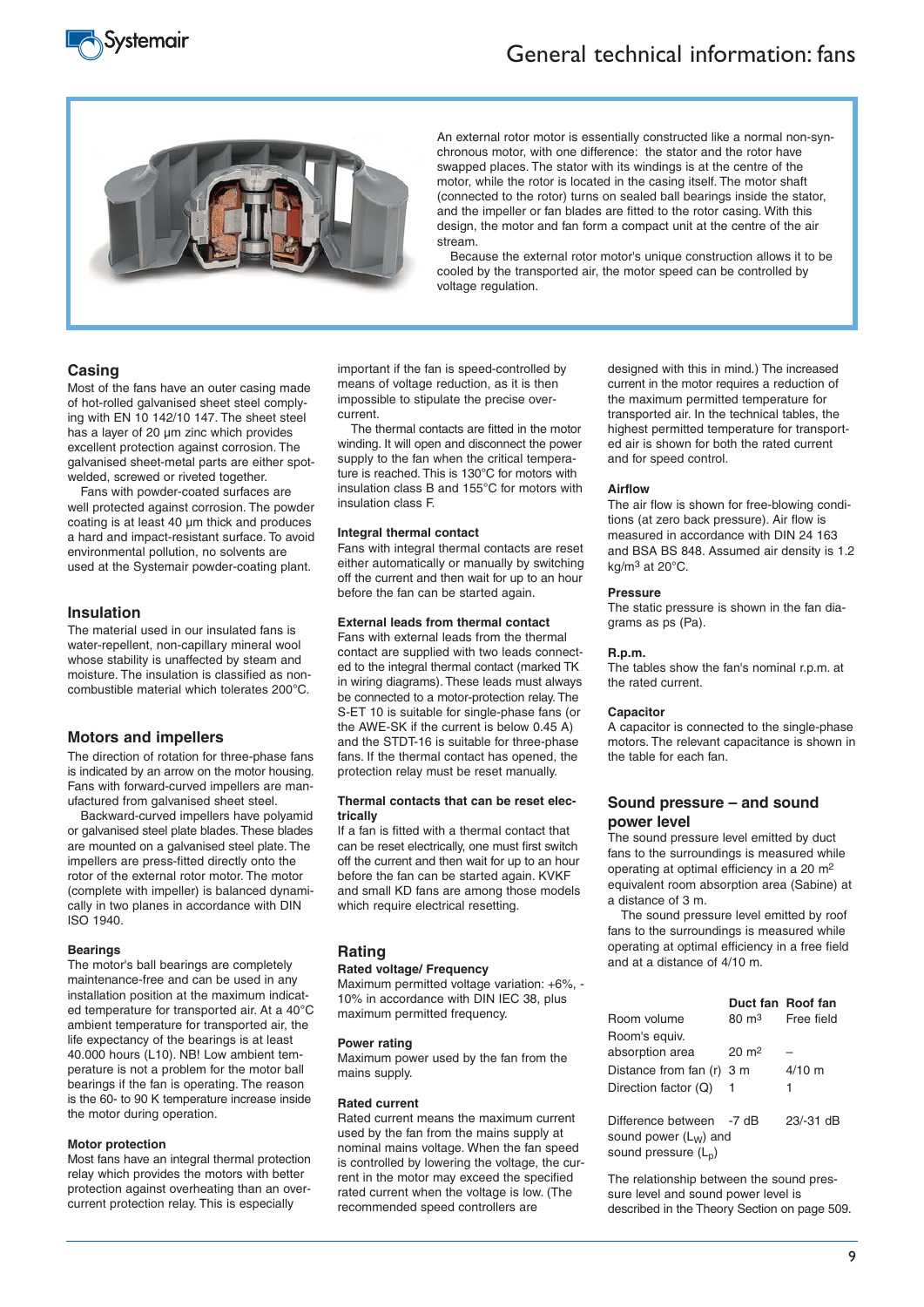#### **Adjusted sound values**

In this catalogue, all the sound values for fans (both sound power levels and sound pressure levels) have been adjusted to the ear's sensitivity with an A filter.

The sound power levels shown in the diagram are measured at the fan's inlet. Octave band apportioning of the sound pressure level is made at the fan's maximum operating efficiency. The tables show the inlet, outlet and ambient sound.

### **Speed control**

#### **Choosing a speed control method**

Both economical and technical aspects should be taken into consideration when selecting speed control. When assessing the most economical option, both the investment cost and the operating cost should be included in the calculations. The most important technical aspects that need to be considered are noise and life-expectancy.

Most of the electrical means for varying a motor's speed cause some degree of noise in the motor, with the exception of transformercontrolled speed. Power dissipation increases when running at lower speeds. This dissipation is transformed into heat in the motor. If the power dissipation is substantial, the operating temperature for the bearings will alter significantly, which will reduce their lifeexpectancy.

Suitable operating conditions and characteristics of the different speed control methods:

#### **Transformers**

No increased motor noise when the speed is regulated. Life-expectancy of the motor bearings can be shortened when operating at low voltages for long periods (voltage steps 1 and 2). Suitable range for speed control: steps 1-5. Several fans can be run via the same transformer without special procedures.

The five curves in the fan diagram show the different voltage outputs from our transformers.

| Step (curve) 1   |    | $\mathbf{2}$ | 3.              | 4           | 5. |
|------------------|----|--------------|-----------------|-------------|----|
| Voltage, $1\sim$ | 80 | 105          |                 | 130 160 230 |    |
| Voltage, $3\sim$ | 95 |              | 145 190 240 400 |             |    |

#### **Single-phase stepless speed control**

Can cause noise problems when reducing speed. Should be avoided in noise-sensitive installations. The life-expectancy of the motor bearings will be reduced by operating at lower voltages. Suitable range of adjustment: 60- 100% of the rated voltage. Using the same speed control to run several fans increases the levels of noise and electromagnetic interference. Shielded motor cables are recommended for installations with several fans connected to one speed control unit.

#### **Three-phase speed control**

There are normally no noise problems associated with speed-controlled operation. The life-expectancy of the motor bearings will be somewhat reduced by operating at lower voltages. Suitable range for speed control: 40-100% of rated voltage. Suitable when using one speed-control unit for several fans. In order to minimise noise and electromagnetic interference, we recommend sound filters and also the use of shielded motor cables when several fans are connected to one speed-control unit.

#### **Explosion-proof fans**

The owner of the property and the installation engineer are responsible for ensuring that all equipment that is installed in explosive areas is approved by a recognised testing laboratory and installed correctly. Fans must be installed and protected so that no foreign object can come into contact with the impeller or cause hazardous sparking. Both the motorprotection relay and the transformer must be positioned outside the risk area.

#### **EX series**

These fans are fitted with specially-made EX motors. Single-phase fans use a special EXapproved motor capacitor encased in sand which complies with the requirements for Fire Class T5.

The fans casings are cast in silumin alloy, and the impeller is made of aluminium. The certificate of compliance refers to explosionproof versions in accordance with EN 50014, EN 50017, EN 50019, EN 1127-1 and EN13463-1. Improved safety versions comply with EEx e II T3.

This series must always be connected to an over-current relay which protects the motor against overheating or short-circuiting (for instance with a seized rotor). The motor protection must break the circuit within 15 seconds of a short circuit. The current must be disconnected definitively. This means that the motor-protection relay must require manual resetting. Fans in the EX series are not speed-controllable.

#### **The DKEX and KTEX series**

These fans are supplied as 400 V threephase models. Permissible ambient temperature range: from -20°C to +40°C. The fan casing and impeller are manufactured in galvanised steel plate and the inlet cone is made of copper. The certificate of compliance refers to explosion-proof versions in accordance with EN 50014, EN 50019, EN 1127-1 and EN13463-1. Improved safety versions comply with EEx e II T3.

The fans are fitted with specially-made external rotor motors which allow their speeds to be adjusted from 100% to 15% by lowering the voltage. These motors must be connected to the U-EK230E thermistor motor protection unit.

| Step (curve)     | - 2 | -3 | 4                  | -5. |
|------------------|-----|----|--------------------|-----|
| Voltage, $3\sim$ |     |    | 90 140 180 230 400 |     |

The fan motors have six series-connected thermistors (two per phase winding) whose resistance is determined by the motor temperature. When the motor temperature exceeds the permitted limit, the resistance rises sharply and the connected motor protector is triggered to break the circuit.

#### **DVEX series**

These fans can be speed-controlled from 100% to 15% by lowering the voltage. These motors must be connected to the U-EK230E thermistor motor protection unit.

The fan motors have six series-connected thermistors (two per phase winding) whose resistance is determined by the motor temperature. When the motor temperature exceeds the permitted limit, the resistance rises sharply and the connected motor protector is triggered to break the circuit.

DVEX fans are supplied as 400 V threephase models. Permissible ambient temperature range: from -20°C to +40°C. The casing is manufactured in galvanised steel plate and the impeller is made of aluminium. The inlet cone is made of copper. The certificate of compliance refers to explosion-proof versions in accordance with EN 50014, EN 50019, EN1127-1 and EN 13463-1. Improved safety versions comply with EEx e II T3.

#### **Installation**

All fans can be installed in any position, but roof fans should be installed horizontally. Smaller roof fans can be installed on the roof pitch. To avoid the transfer of vibrations to the duct system, we recommend that fans are installed with mounting clips or flexible sleeve couplings. All fans are designed for continuous operation.

Fitting a straight duct or silencer onto the inlet and outlet of the fan will help to prevent pressure-drop and system efficiency losses caused by turbulent air flow. The straight section must have no filter or similar, and its length must be at least 1 x the duct diamater on the fan's inlet side and at least 3 x the duct diameter on the fan's outlet side. (See figure 1.)

Figure 1. Correctly installed duct fan.



For a rectangular duct, the duct diameter is calculated as:



#### **Guarantee**

The guarantee period is specified in the relevant terms and conditions for delivery. The guarantee is only valid when the thermal contact motor protector and transformer are correctly installed.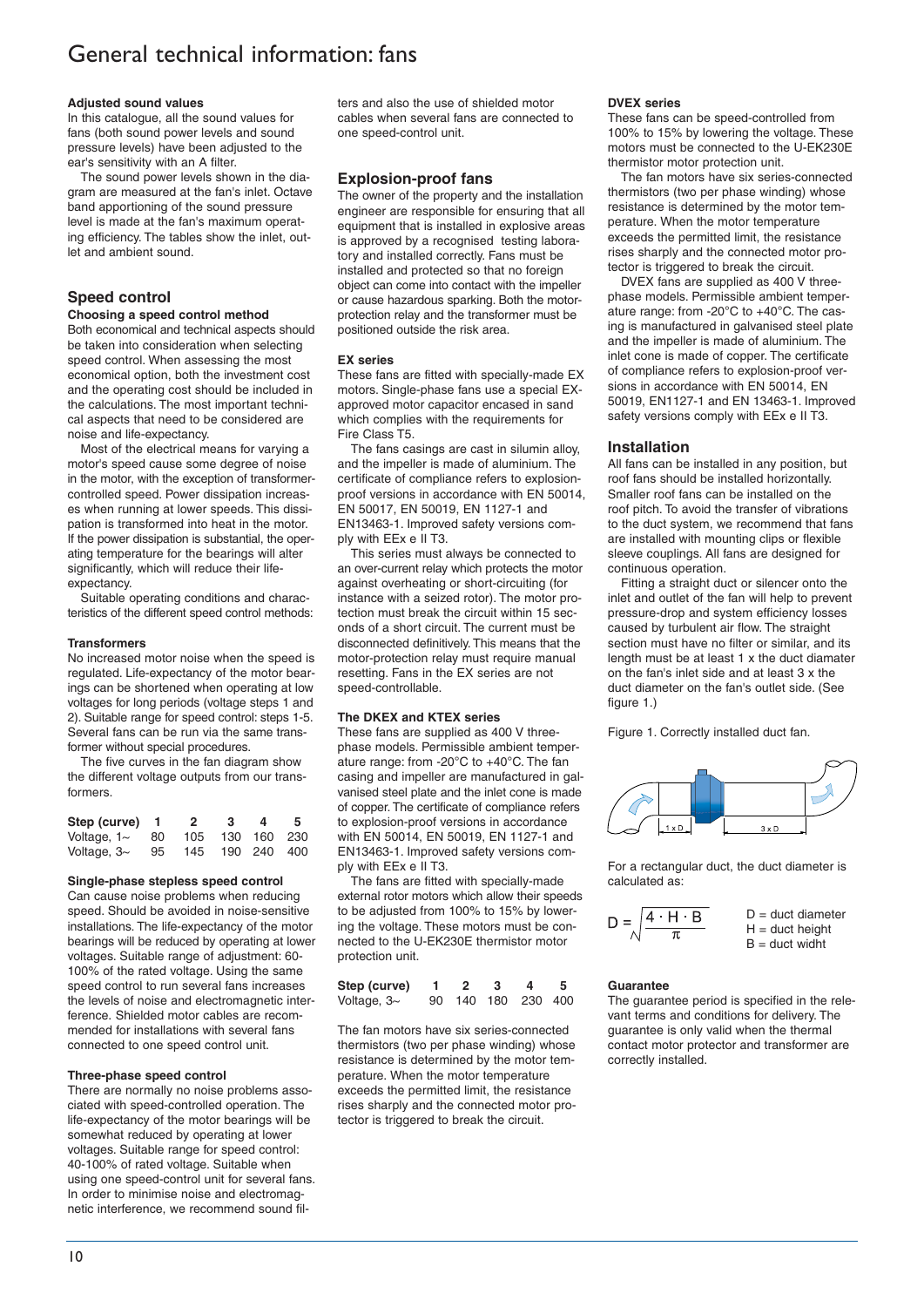

### **Electrical connection**

| Fan type                                                                                                                                                                                                                                                     | <b>Diagram</b> |
|--------------------------------------------------------------------------------------------------------------------------------------------------------------------------------------------------------------------------------------------------------------|----------------|
|                                                                                                                                                                                                                                                              |                |
| AW 355D4EX, 420D4EX 19                                                                                                                                                                                                                                       |                |
|                                                                                                                                                                                                                                                              |                |
|                                                                                                                                                                                                                                                              |                |
|                                                                                                                                                                                                                                                              |                |
|                                                                                                                                                                                                                                                              |                |
|                                                                                                                                                                                                                                                              |                |
|                                                                                                                                                                                                                                                              |                |
| DVN/DVNI 355DV to 630DS 17<br>DVN/DVNI 355E4, 400E4 21<br>DVN/DVNI 800D6-900D6 13b                                                                                                                                                                           |                |
| DVS/DHS/DVSI 190EZ, 225EZ, EV 20<br>DVS/DHS/DVSI 310ES, 311ES 20<br>DVS/DHS/DVSI 310EV, 311EV<br>DVS/DHS/DVSI 355DV, 450DV<br>DVS/DHS/DVSI 355E4, 400E4<br>DVS/DHS/DVSI 400DS to 710DS 18<br>DVS/DHS/DVSI 400DV to 560DV 18<br>DVS/DHS/DVSI 400E6 to 500E6 6 |                |
| DVV 1000D4-6-P, D6-8, D8-12 15<br>DVV 1000D6, D8, D4-P, D6-P 13<br>DVV 400D4 to 630D4, 400D6 to 630D6 13<br>DVV 400D4-6 to 560D4-6 15<br>DVV 630D4-6-K, D6-8-K, D4-6, D6-8 15<br>DVV 800D4-K, D4-M, D4-P, D6-K, D8-K, D6, D8 13                              |                |
| DVV-EX 560D4-6 to 800D6-8 15b                                                                                                                                                                                                                                |                |
| EX 180-4C                                                                                                                                                                                                                                                    |                |
|                                                                                                                                                                                                                                                              |                |
|                                                                                                                                                                                                                                                              |                |

# General technical information: fans

| Fan type                                                                                               | <b>Diagram</b> | Fan type                                | Diagram |
|--------------------------------------------------------------------------------------------------------|----------------|-----------------------------------------|---------|
|                                                                                                        |                |                                         |         |
|                                                                                                        |                |                                         |         |
|                                                                                                        |                |                                         |         |
|                                                                                                        |                | KBR 355DV/K, 355DZ/K 17                 |         |
|                                                                                                        |                |                                         |         |
|                                                                                                        |                |                                         |         |
|                                                                                                        |                |                                         |         |
|                                                                                                        |                |                                         |         |
|                                                                                                        |                |                                         |         |
| AW 355D4EX, 420D4EX 19                                                                                 |                |                                         |         |
|                                                                                                        |                |                                         |         |
| AW 550D6EX to 650D6EX 19                                                                               |                |                                         |         |
|                                                                                                        |                |                                         |         |
|                                                                                                        |                |                                         |         |
|                                                                                                        |                |                                         |         |
|                                                                                                        |                |                                         |         |
| CKS single phase $\ldots \ldots \ldots \ldots \ldots \ldots \ldots \ldots \ldots \ldots \ldots \ldots$ |                |                                         |         |
|                                                                                                        |                |                                         |         |
|                                                                                                        |                |                                         |         |
|                                                                                                        |                |                                         |         |
|                                                                                                        |                |                                         |         |
|                                                                                                        |                |                                         |         |
|                                                                                                        |                |                                         |         |
|                                                                                                        |                |                                         |         |
|                                                                                                        |                |                                         |         |
|                                                                                                        |                |                                         |         |
|                                                                                                        |                |                                         |         |
|                                                                                                        |                |                                         |         |
|                                                                                                        |                |                                         |         |
|                                                                                                        |                |                                         |         |
|                                                                                                        |                |                                         |         |
|                                                                                                        |                |                                         |         |
|                                                                                                        |                |                                         |         |
|                                                                                                        |                |                                         |         |
|                                                                                                        |                |                                         |         |
|                                                                                                        |                |                                         |         |
| DVN/DVNI 355DV to 630DS 17                                                                             |                |                                         |         |
|                                                                                                        |                |                                         |         |
|                                                                                                        |                |                                         |         |
|                                                                                                        |                |                                         |         |
|                                                                                                        |                | MUB 042 400DV-A2, 499DV-A218            |         |
|                                                                                                        |                |                                         |         |
|                                                                                                        |                | MUB 042 400DV-K2 to 500DV-K2 17         |         |
| DVS/DHS/DVSI 190EZ, 225EZ, EV 20                                                                       |                |                                         |         |
| DVS/DHS/DVSI 310ES, 311ES 20                                                                           |                | MUB 042 500DV-A2, 560DV-A217            |         |
|                                                                                                        |                |                                         |         |
|                                                                                                        |                |                                         |         |
| DVS/DHS/DVSI 355DV, 450DV 16                                                                           |                |                                         |         |
|                                                                                                        |                |                                         |         |
| DVS/DHS/DVSI 400DS to 710DS 18                                                                         |                |                                         |         |
| DVS/DHS/DVSI 400DV to 560DV 18                                                                         |                |                                         |         |
| DVS/DHS/DVSI 400E6 to 500E6 6                                                                          |                |                                         |         |
|                                                                                                        |                |                                         |         |
|                                                                                                        |                |                                         |         |
|                                                                                                        |                | MUB 042 450EC-A2 to 630EC-A226          |         |
| DVV 1000D4-6-P, D6-8, D8-12 15                                                                         |                |                                         |         |
|                                                                                                        |                |                                         |         |
| DVV 1000D6, D8, D4-P, D6-P 13                                                                          |                |                                         |         |
| DVV 400D4 to 630D4, 400D6 to 630D6 13                                                                  |                |                                         |         |
|                                                                                                        |                | RS/RSI three phase 60-35 to 100-50 8    |         |
|                                                                                                        |                |                                         |         |
| DVV 630D4-6-K, D6-8-K, D4-6, D6-8 15                                                                   |                |                                         |         |
|                                                                                                        |                |                                         |         |
|                                                                                                        |                |                                         |         |
| DVV 800D4-K, D4-M, D4-P, D6-K, D8-K, D6, D8 13                                                         |                |                                         |         |
|                                                                                                        |                |                                         |         |
|                                                                                                        |                |                                         |         |
|                                                                                                        |                |                                         |         |
|                                                                                                        |                |                                         |         |
| DVV-EX 560D4-6 to 800D6-8 15b                                                                          |                |                                         |         |
|                                                                                                        |                |                                         |         |
|                                                                                                        |                |                                         |         |
|                                                                                                        |                |                                         |         |
|                                                                                                        |                |                                         |         |
|                                                                                                        |                | WVA/WVI 400D4 to 630D4 13               |         |
|                                                                                                        |                |                                         |         |
|                                                                                                        |                |                                         |         |
|                                                                                                        |                | WVA/WVI 400D6-8 to 1000D6-8 15          |         |
|                                                                                                        |                |                                         |         |
|                                                                                                        |                | WVA/WVI 630D4-8, 630D6-12, 1000D6-12 14 |         |
|                                                                                                        |                | WVA/WVI 630D4-8-K, 630D6-12-K 14        |         |
|                                                                                                        |                |                                         |         |
|                                                                                                        |                | WVA/WVI 800D6, 800D6-K, 1000D6 13       |         |
|                                                                                                        |                | WVA/WVI 800D6-12, 800D6-12-K 14         |         |
|                                                                                                        |                |                                         |         |
|                                                                                                        |                |                                         |         |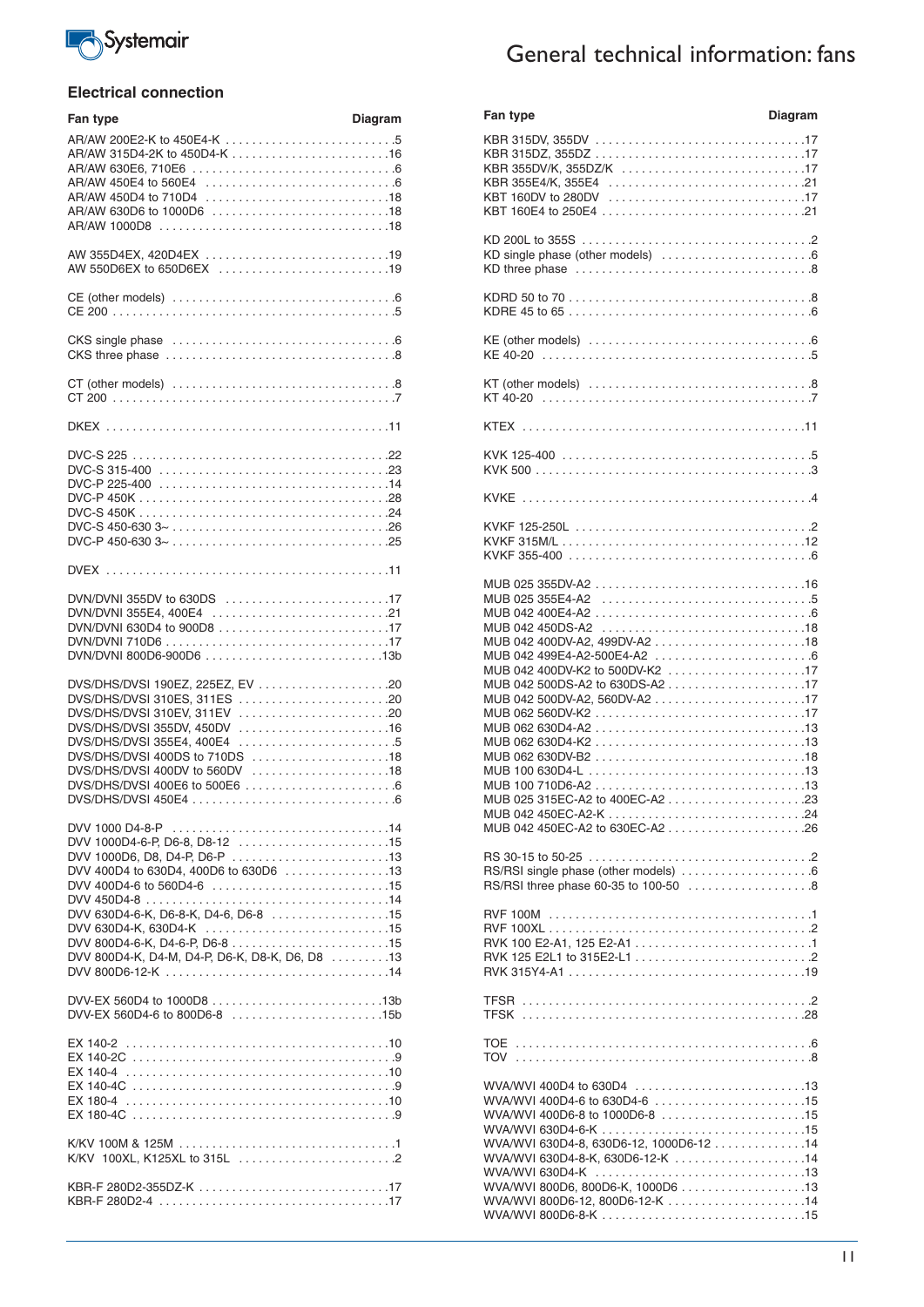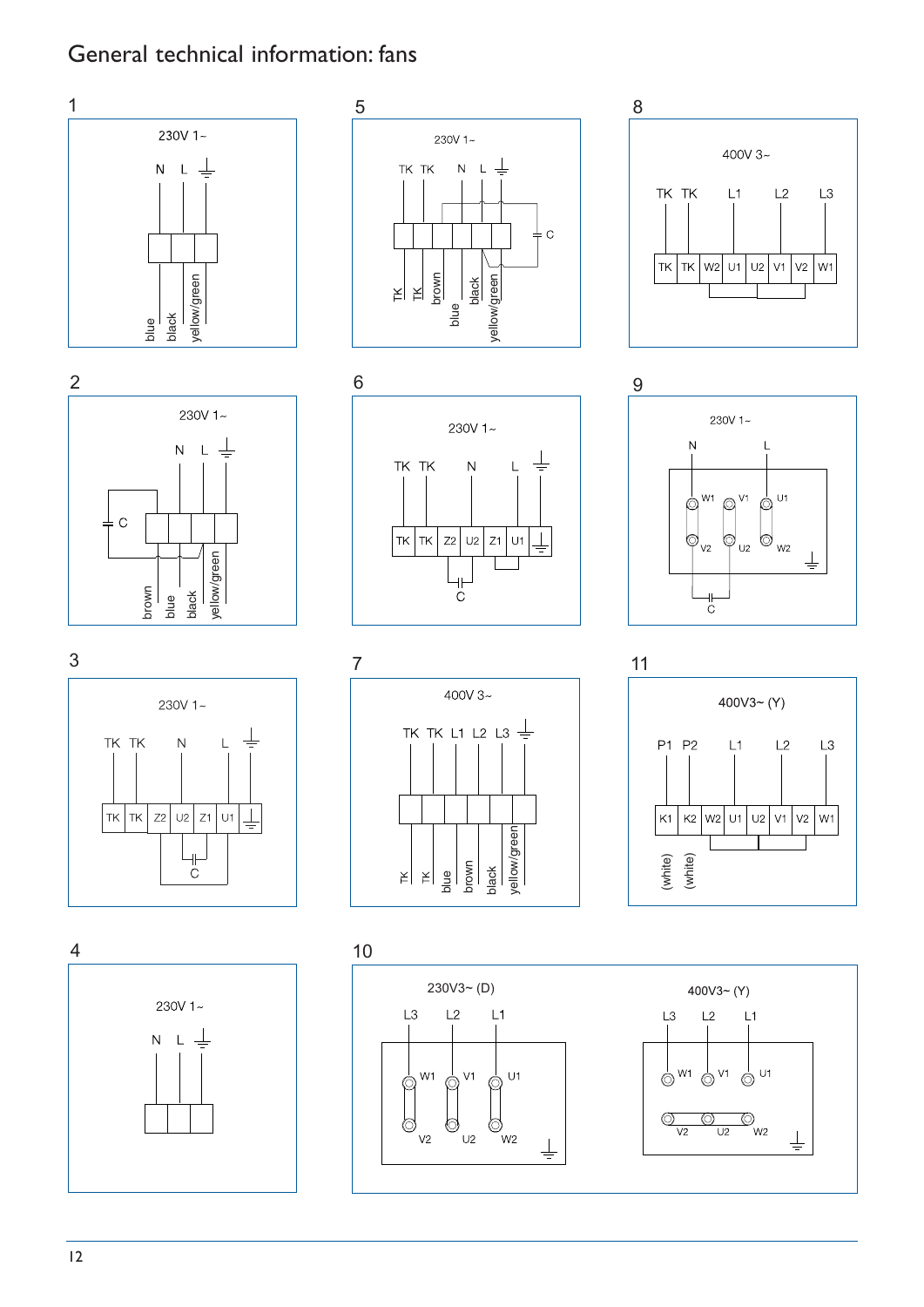





### 13b



# General technical information: fans



13a 15a



### 15b

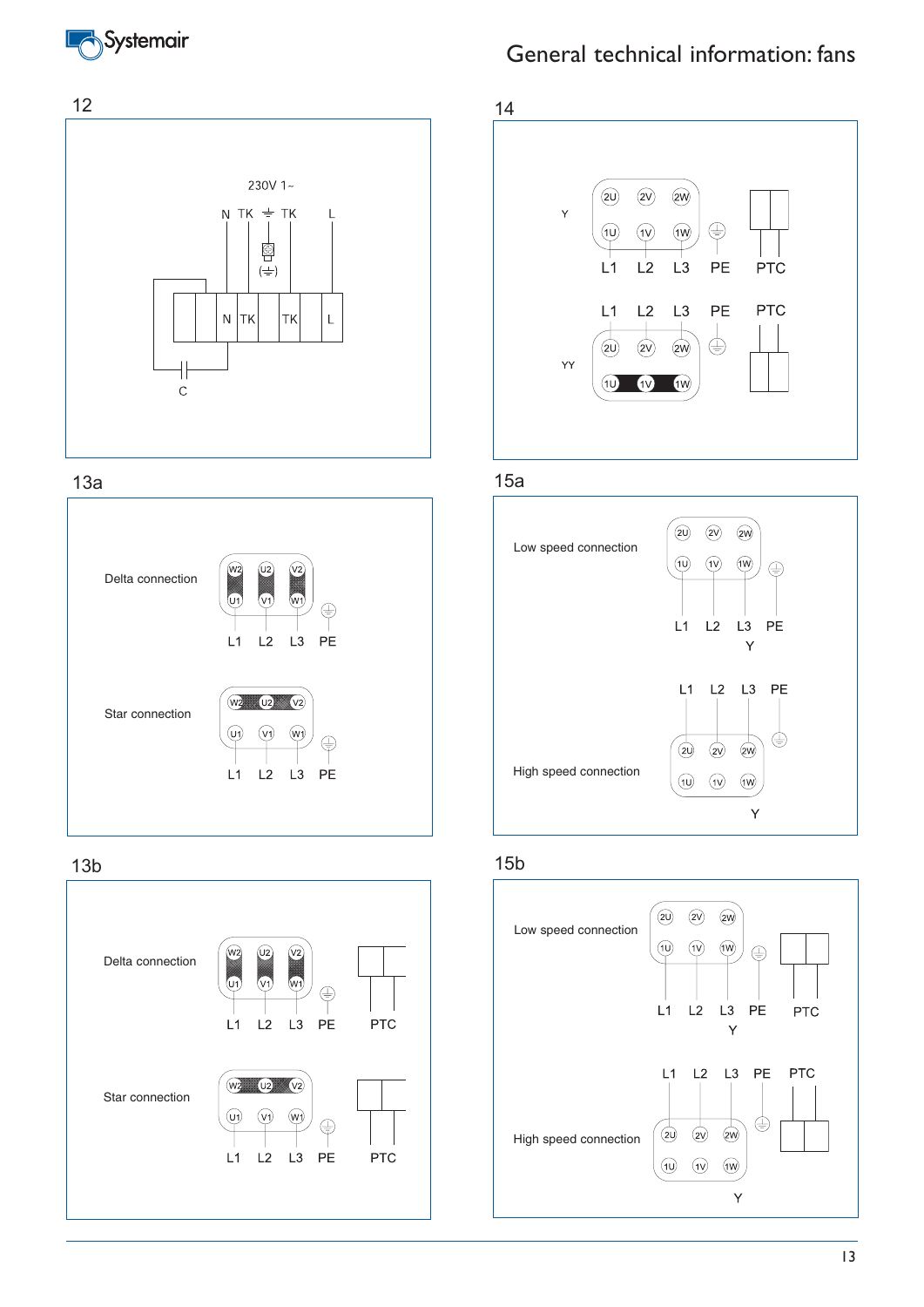

17



18





20



21

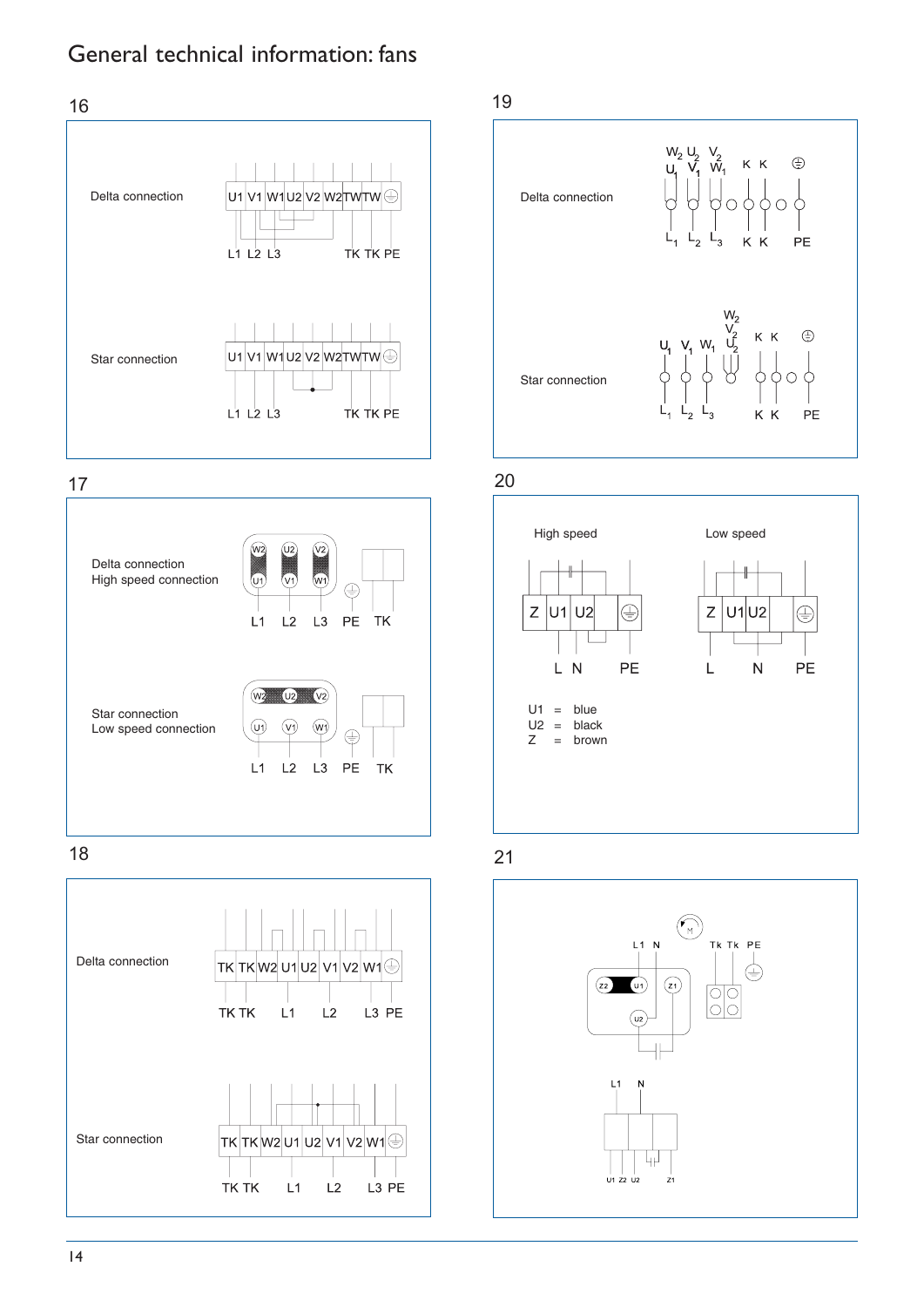





24

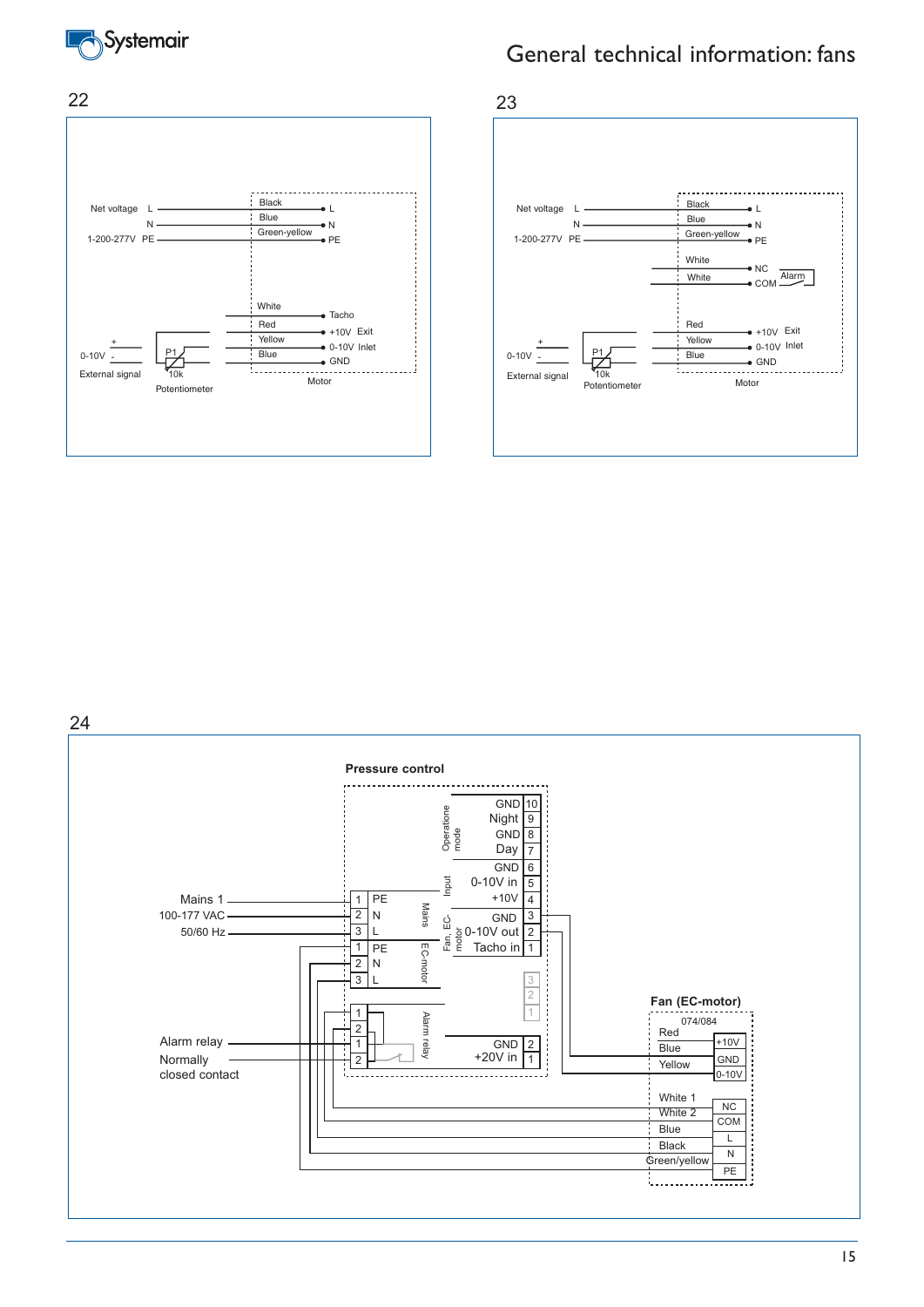



26